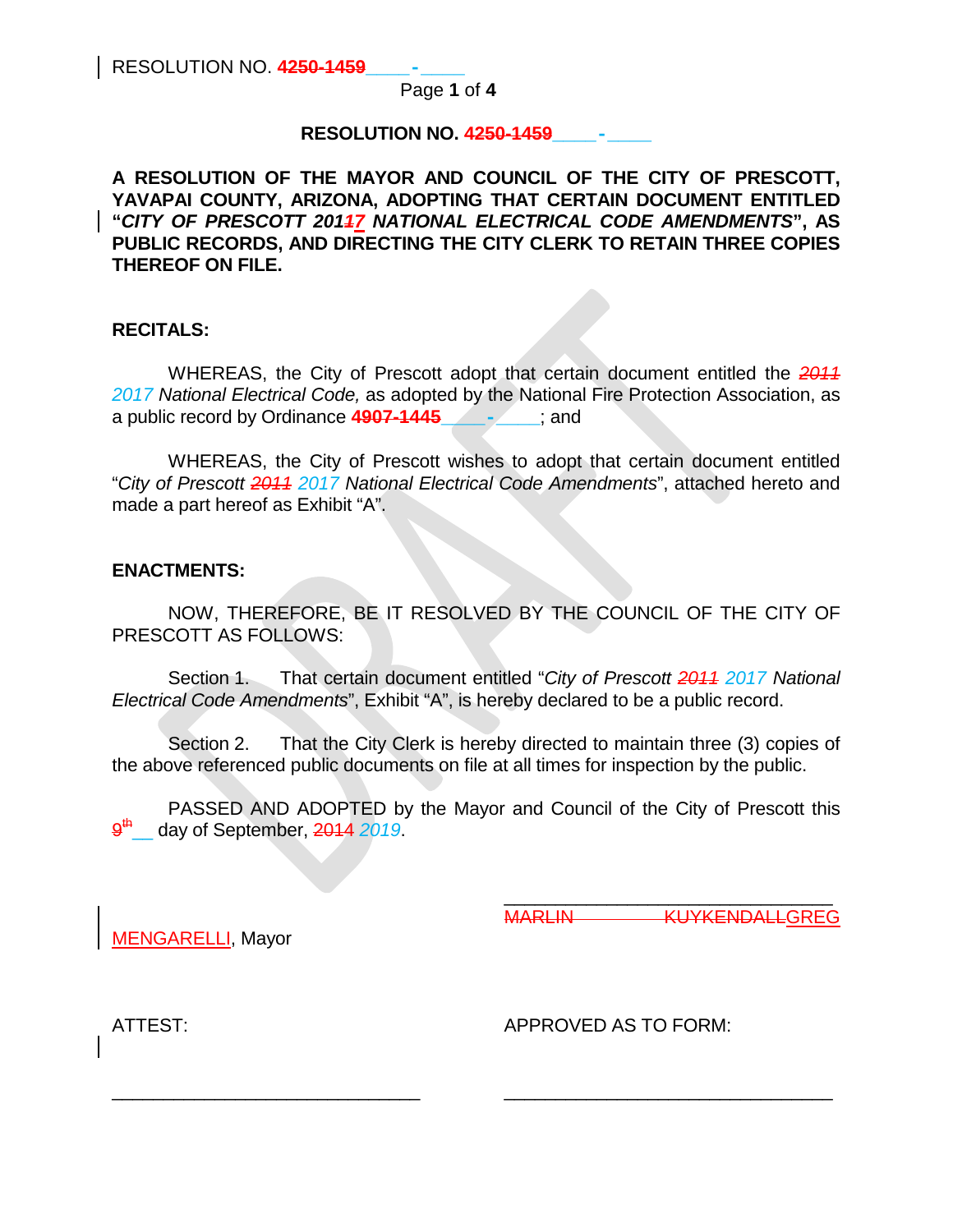RESOLUTION NO. **4250-1459\_\_\_\_-\_\_\_\_**

Page **2** of **4**

| DANA DELONGMAUREEN SCOTT, City Clerk **JON PALADINI, City** Attorney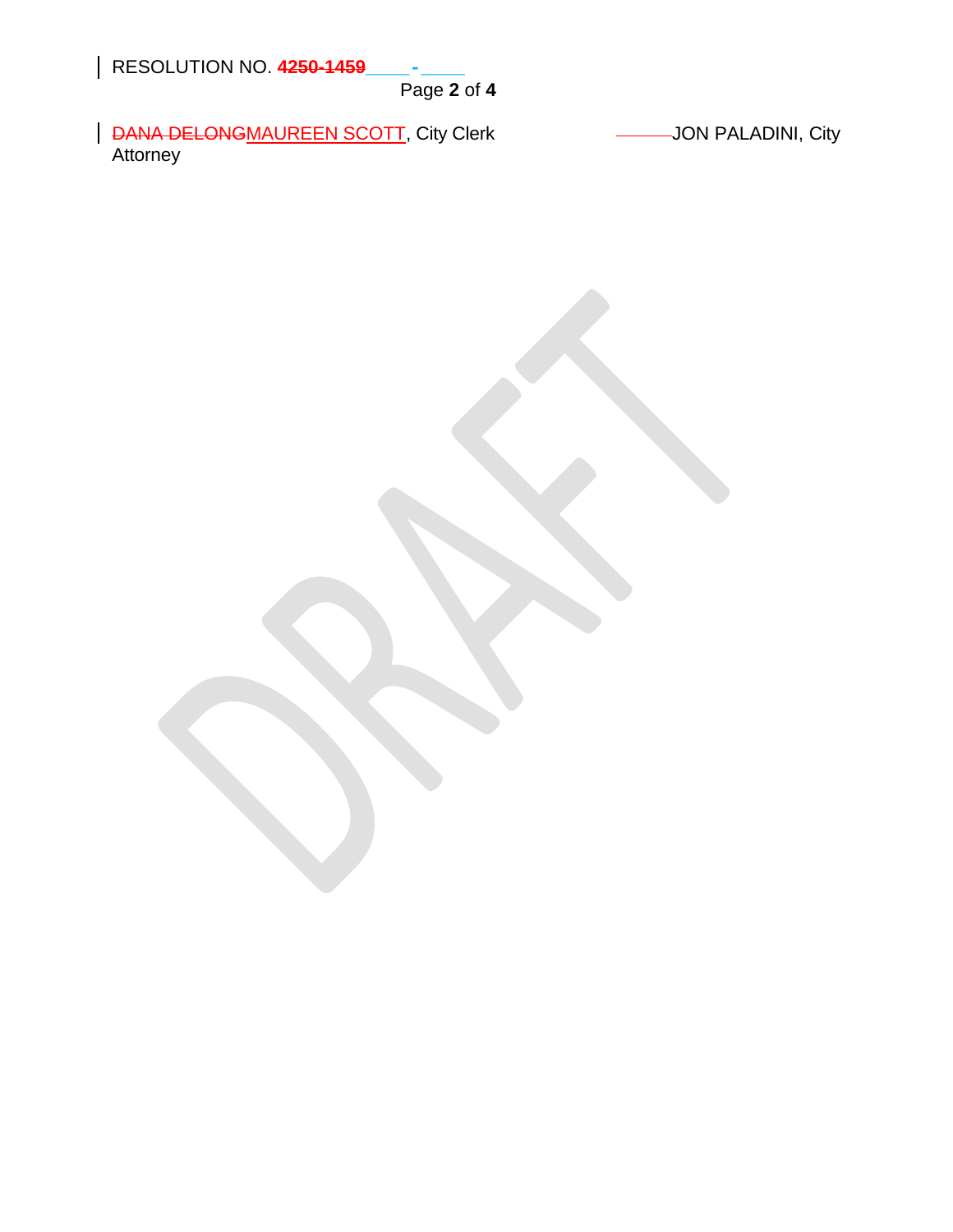# Page **3** of **4**

# **EXHIBIT "A"**

# **PART 1 ADOPTION**

That Resolution 3914-0920 **\_\_\_\_-\_\_\_\_** of the City of Prescott is here by repealed and a new International Mechanical code pertaining to all aspects of construction is adopted to read as follows:

## **CITY OF PRESCOTT 2011 2017 NATIONAL ELECTRICAL CODE AMENDMENTS**

There is hereby adopted by reference, that certain document known as the National Electrical Code, 2011 2017 edition, as published by the National Fire Protection Agency. Said document is hereby amended and adopted as the 2011 2017 National Electrical Code for the City of Prescott for regulating and governing the conditions and maintenance of all property, buildings and structures; by providing the standards for supplied utilities and facilities and other physical things and conditions essential to ensure that structures are safe, sanitary and fit for occupation and use; and the condemnation of buildings and structures unfit for human occupancy and use and the demolition of such structures as herein provided; providing for the issuance of permits and collection of fees therefore; and each and all regulations, provisions, penalties, conditions, and terms of the various Technical codes and Ordinances. Providing procedures for enforcement thereof; providing the severability of each and all conditions and terms of the *"City of Prescott*  2011 2017 *National Electrical Code"* are hereby referred to, adopted, and made as part hereof as set forth herein, excepting such portions as are herein deleted, modified or amended.

#### **ARTICLE 90 - INTRODUCTION**

#### **ARTICLE 90.1 Purpose**

#### **ARTICLE 90.1 (A) Practical Safeguarding** is amended to read as follows:

**Article 90.1 (A) Practical Safeguarding** - Any and all electrical work for light, heat, power or any other purposes shall be installed in the conformity with the rules and regulations as set forth in this Code and that document entitled National Electrical Code, 2011 2017 Edition, and in conformity with the rules and regulations as set forth by the Chief Building Official.

## **CHAPTER 1 GENERAL**

**ARTICLE 100 Definitions** is amended by adding a third and fourth paragraph as follows:

**Scope: Terms not defined in other codes**. Where terms are not defined in this code and are defined in the International Building Code, International Energy Conservation Code, International Fire Code, International Fuel Gas Code, International Mechanical Code, International Plumbing Code or The City of Prescott Administration Code, such terms shall have the meanings ascribed to them as in those codes.

**Scope: Terms not defined**. Where terms are not defined through the methods authorized by this Chapter, such terms shall have ordinarily accepted meanings such as the context implies. The Current edition of Webster's New International Dictionary of the English Language, Unabridged, shall be considered as providing ordinarily accepted meanings.

#### **CHAPTER 3 WIRING METHODS AND MATERIALS**

## **ARTICLE 310 – CONDUCTORS FOR GENERAL WIRING**